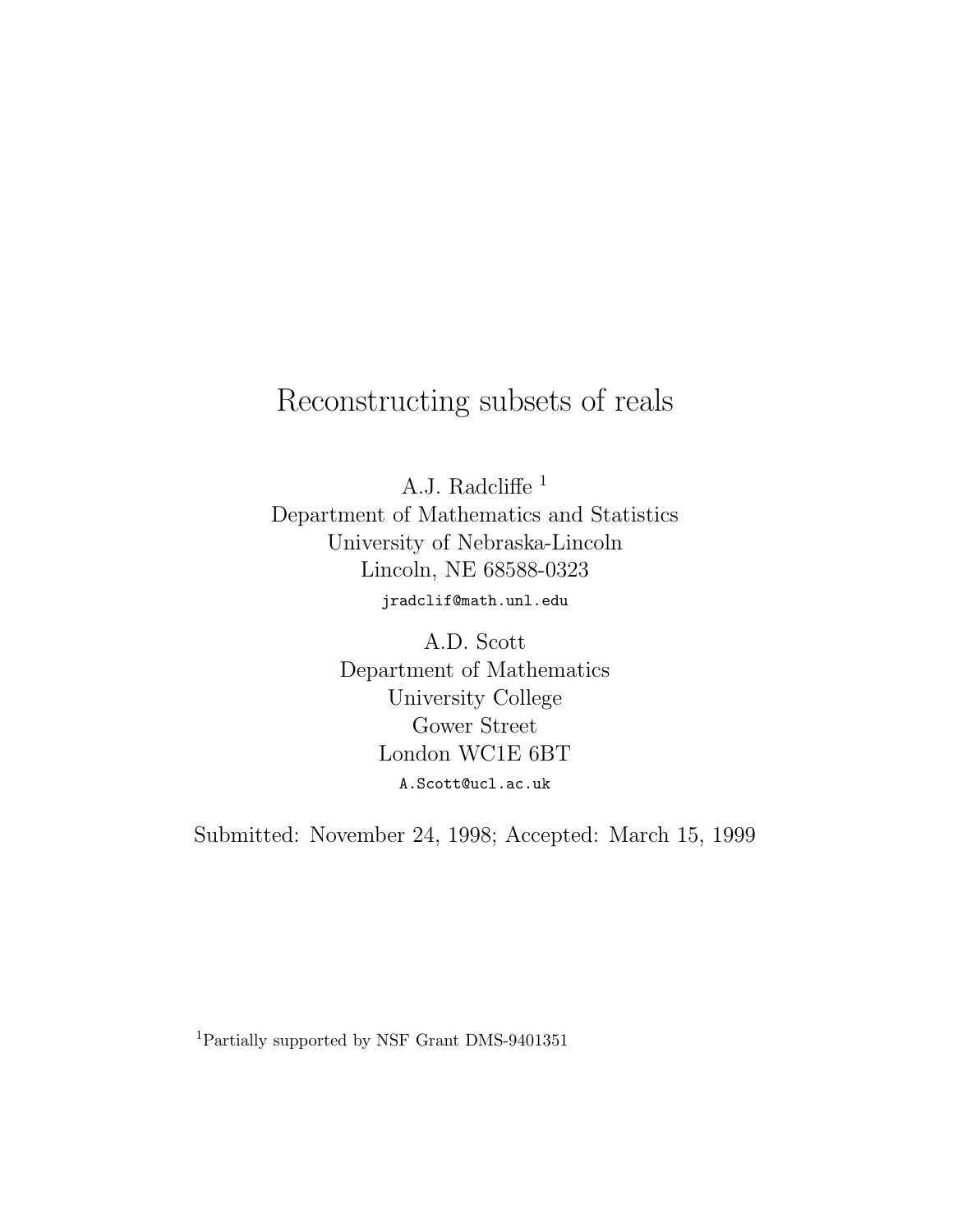## **Abstract**

We consider the problem of reconstructing a set of real numbers up to translation from the multiset of its subsets of fixed size, given up to translation. This is impossible in general: for instance almost all subsets of  $\mathbb Z$  contain infinitely many translates of every finite subset of  $Z$ . We therefore restrict our attention to subsets of  $\mathbb R$  which are *locally finite*; those which contain only finitely many translates of any given finite set of size at least 2.

We prove that every locally finite subset of  $\mathbb R$  is reconstructible from the multiset of its 3-subsets, given up to translation.

Primary: 05E99; Secondary: 05C60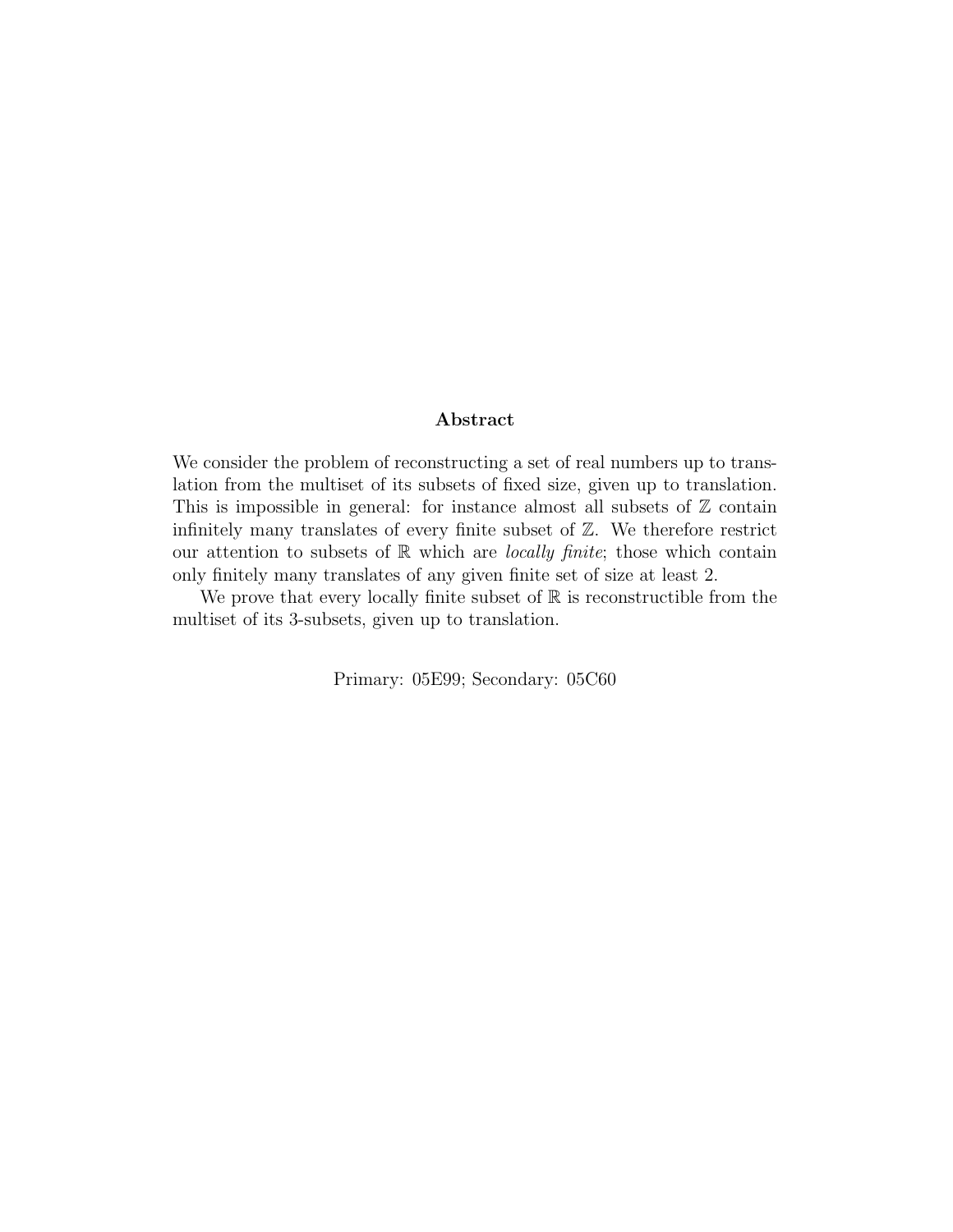## **1 Introduction.**

Reconstructing combinatorial objects from information about their subobjects is a long-standing problem. The Reconstruction Conjecture and the Edge Reconstruction Conjecture both deal with the problem of reconstructing a graph from a multiset of subgraphs; in one case the collection of all induced subgraphs with one fewer vertex, in the other the collection of all subgraphs with one fewer edge (see Bondy [2] and Bondy and Hemminger [3]).

The very general problem is that of reconstructing a combinatorial object (up to isomorphism) from the collection of isomorphism classes of its subobjects. Isomorphism plays a crucial rôle. Thus it seems that the natural ingredients for a reconstruction problem are a group action (to provide a notion of isomorphism) and an idea of what constitutes a subobject. Reconstruction problems have been considered from this perspective by, for instance, Alon, Caro, Krasikov and Roditty [1], Radcliffe and Scott [11], [10], Cameron [4], [5], and Mnukhin [7], [8], [9].

In this paper we consider the problem of reconstructing subsets of the groups  $\mathbb{Z}, \mathbb{Q}$ , and  $\mathbb{R}$  from the multiset of isomorphism classes of their subsets of fixed size, where two subsets are isomorphic if one subset is a translate of the other. Where the subsets have size  $k$  we call this collection the  $k$ -deck.

Maybe the first thing to notice is that for  $|A| \geq k$  one can reconstruct the l-deck of A from the k-deck for any  $l \leq k$ . This is a straightforward translation of Kelly's lemma (see [2]). On the other hand if  $|A| < k$  then the  $k$ -deck of A is empty, and therefore A cannot be distinguished from any other subset of size strictly less than  $k$ . It makes the statement of our theorems slightly easier if we use a definition of deck for which this issue does not arise. The definition we adopt below regards the deck as a function on multisets of size k. It is straightforward to check that this form of the k-deck can be determined from the deck as defined above, provided  $|A| \geq k$ .

**Definition 1** Let A be a subset of  $\mathbb{F}$ , where  $\mathbb{F}$  is one of  $\mathbb{Z}, \mathbb{Q}$ , or  $\mathbb{R}$ . The k-deck of A is the function defined on multisets Y of size k from  $\mathbb F$  by

$$
d_{A,k}(Y) = |\{i \in \mathbb{F} : \text{supp}(Y + i) \subset A\}|,
$$

where supp $(Y)$  is the set of elements of Y, considered without multiplicity. We say that A is reconstructible from its  $k$ -deck if we can deduce A up to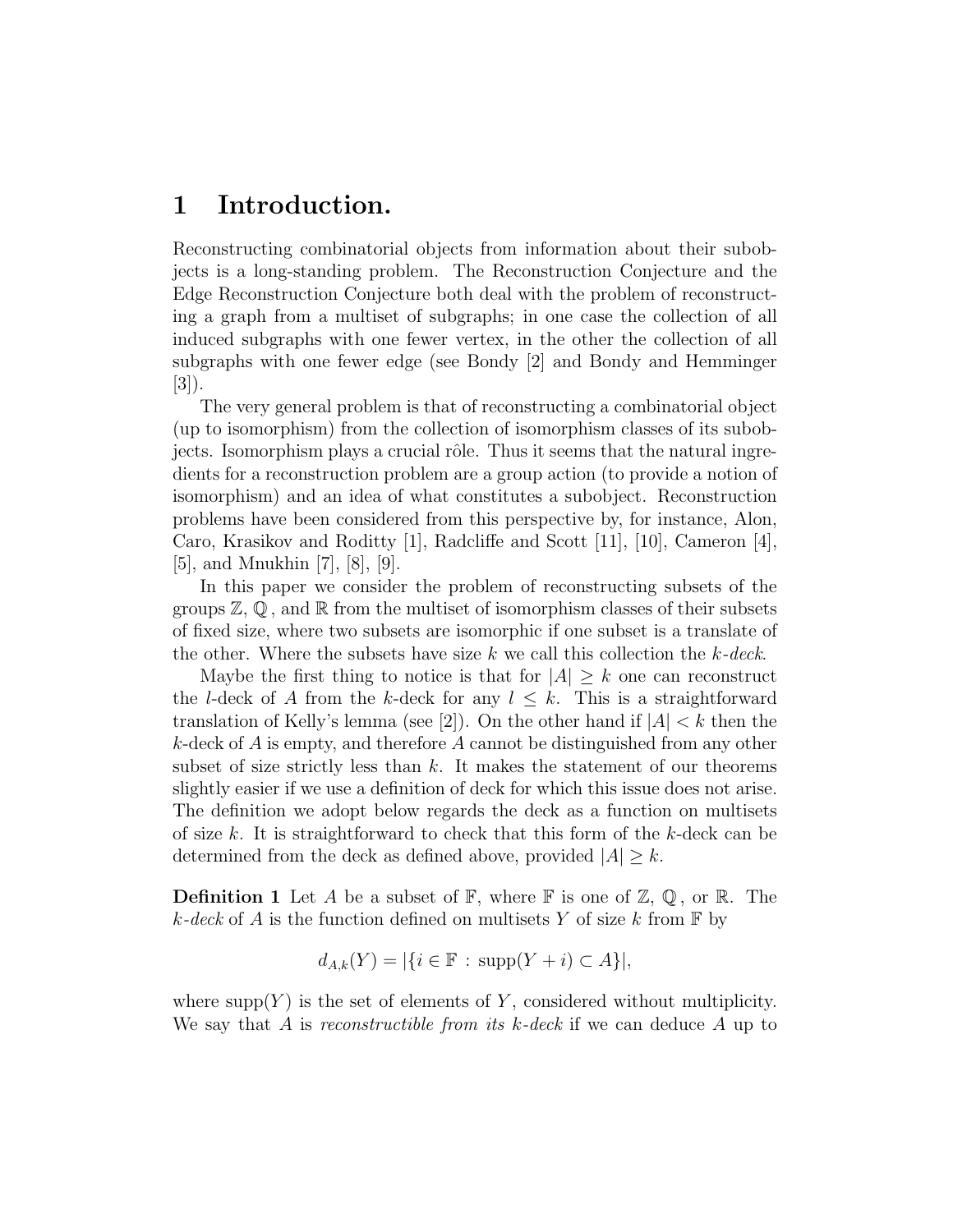translation from its k-deck; in other words, we have

$$
d_{B,k} \equiv d_{A,k} \Rightarrow B = A + i
$$
, for some  $i \in \mathbb{F}$ .

More generally we say that a function of  $A$  is reconstructible from the  $k$ -deck of A if its value can be determined from  $d_{A,k}$ .

Certain subtleties arise since the groups involved are infinite. It may be that the k-deck of  $A \subset \mathbb{F}$  takes the value  $\infty$  on some finite (multi)sets. In fact, for any fixed finite subset  $F \subset \mathbb{Z}$ , almost all subsets of  $\mathbb{Z}$  (with respect to the obvious symmetric probability measure on  $\mathcal{P}(\mathbb{Z})$  contain infinitely many translates of F. Thus it is trivial to find, for all  $k \geq 1$ , two subsets of Z with the same k-deck which are not translates of one another.

For this reason we restrict our attention to subsets  $A \subset \mathbb{F}$  for which the 2-deck (and a *fortiori* the k-deck for all  $k \geq 2$ ) takes only finite values, or equivalently, every distance occurs at most fintely many times. We shall call such sets locally finite.

It is easily seen that every finite subset  $A \subset \mathbb{R}$  can be reconstructed from its 3-deck,  $d_{A,3}$ : indeed, let  $n = \text{diam } A := \max A - \min A$ ; then

$$
A \simeq \{0, n\} \cup \{r : d_{A,3}(\{0, r, n\}) > 0\}.
$$

The 2-deck is not, however, in general enough. For instance, if A and B are finite sets of reals then  $A + B$  and  $A - B$  have the same 2-deck.

Our aim in this note is to prove a reconstruction result for locally finite sets of reals. We begin by proving a result for  $\mathbb Z$  and work in stages towards R. We shall write  $A \simeq B$  if A is a translation of B.

**Theorem 1** Let  $A \subset \mathbb{Z}$  be locally finite. Then A is reconstructible from its 3-deck. In other words, if  $A, B \subset \mathbb{Z}$  have the same 3-deck then  $A \simeq B$ .

We shall first prove a lemma. For subsets  $A, B \subset \mathbb{Z}$ , we define  $A + B$  to be the multiset of all  $a + b$  with  $a \in A$  and  $b \in B$ . (This multiset might of course take infinite values). Thus, for finite  $A$  and  $B$ , if we identify  $A$  with  $a(x) = \sum_{i \in A} x^i$  and B with  $b(x) = \sum_{i \in B} x^i$ , then  $A + B$  can be identified with  $a(x)b(x)$ , where the coefficient of  $x^i$  in  $a(x)b(x)$  is the multiplicity of i in the sum  $A + B$ .

If L is a multiset of Z we write  $m<sub>L</sub>(i)$  for the multiplicity of i in L.

**Lemma 2** Let  $A, B, C \subset \mathbb{Z}$  be finite and suppose that  $A+C = B+C$ . Then  $A = B$ .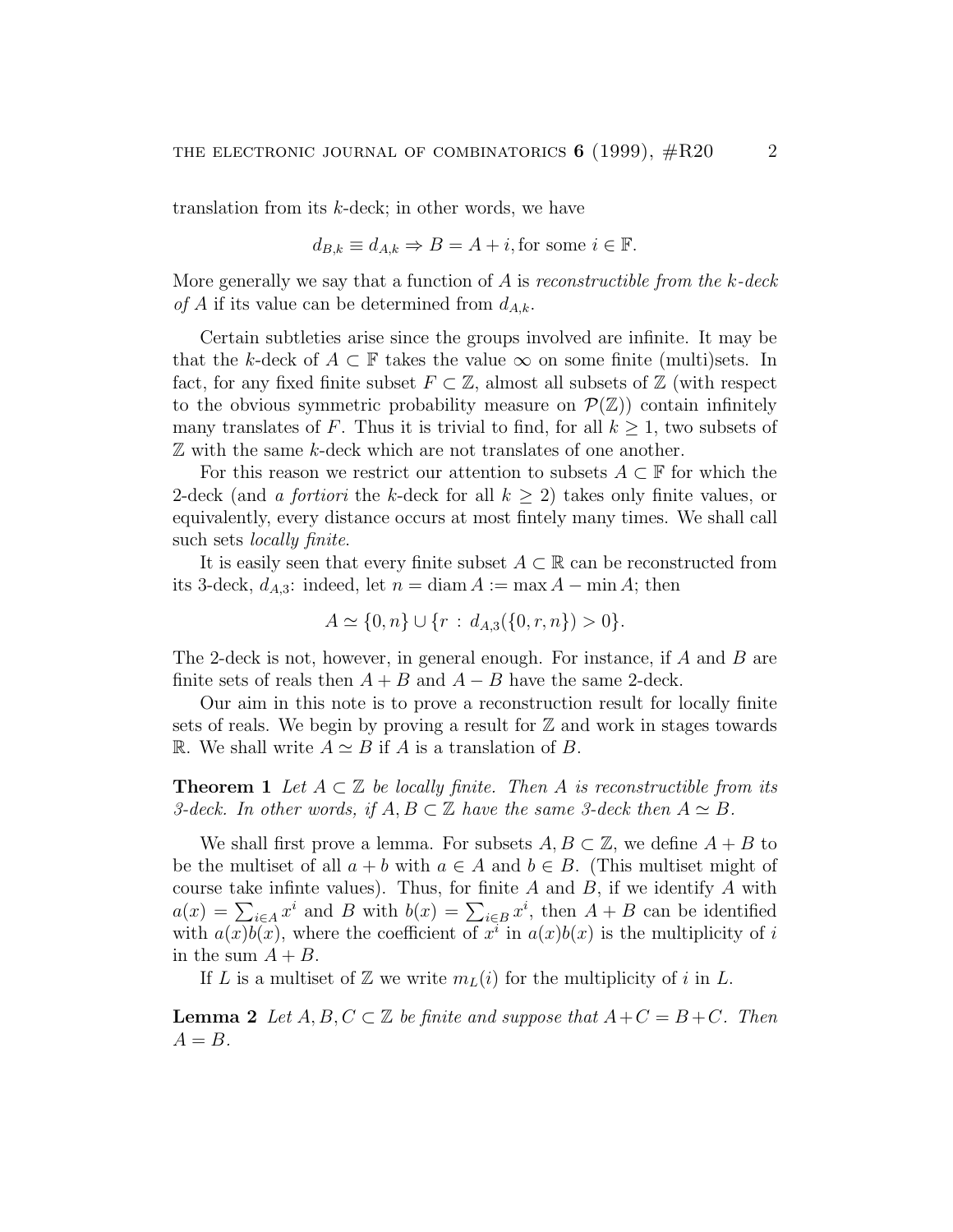**Proof.** Straightforward by induction on |A|, noting that  $min(A + C)$  =  $\min A + \min C$ .

**Lemma 3** If  $A, B \subset \mathbb{Z}$  are locally finite, infinite sets with  $A \Delta B$  finite, and C is a finite set with  $A + C = B + C$  then  $A = B$ .

**Proof.** Let  $A_0 = A \setminus B$ , let  $B_0 = B \setminus A$ , and set  $R = A \cap B$ . Now for all i we have

$$
m_{A_0+C}(i) = m_{A+C}(i) - m_{R+C}(i)
$$
  
= 
$$
m_{B+C}(i) - m_{R+C}(i)
$$
  
= 
$$
m_{B_0+C}(i).
$$

Thus  $A_0 + C = B_0 + C$  and it follows from Lemma 2 that  $A_0 = B_0$  and so  $A = B$ .

**Lemma 4** If  $A, B \subset \mathbb{Z}$  are locally finite, infinite sets, and C is a finite set with  $A + C = B + C$  then  $A = B$ .

**Proof.** We may suppose, without loss of generality, that  $0 \in C$ . Now let  $S = \{i : C + i \subset A + C\}$  and  $c = \text{diam}(C)$ . We aim to show that, except for a finite amount of confusion, we have  $S = A$ . To this end, let N be sufficiently large such that for all distinct  $a, a' \in A$  with  $|a| > N$  we have  $|a'-a| > 4c$  and for all distinct  $b, b' \in B$  with  $|b| > N$  we have  $|b'-b| > 4c$ . (Such an N exists since A and B are locally finite.) Suppose now that  $k$ , with  $|k| > N+4c$ , belongs to two sets from  $\{C+i : i \in S\}$ , say  $k \in (C+i) \cap (C+j)$ . Define  $D = (C + i) \cup (C + j)$ . Since diam(D) > c, while  $D \subset A + C$ , there must be distinct elements  $a_1, a_2 \in A$  such that D meets both  $C + a_1$  and  $C + a_2$ . But this is impossible, for then  $|a_1 - a_2| \leq 4c$ , while  $|a_1| > N$ . Thus every  $k \in A+C$  with  $|k| > N+4c$  belongs to exactly one set  $C+i$ . It follows that  $i \in A$ , and by the same reasoning  $i \in B$ .

Now set  $R = \{i \in S : |i| > N + 4c\}$ . We have just established that  $R \subset A$  and  $R \subset B$ , and obviously  $R \supset \{a \in A : |a| > N + 4c\}$  and  $R \supset$  ${b \in B : |b| > N + 4c}$ . Thus  $A\Delta B$  is finite, and by Lemma 3 the result is established.

**Lemma 5** Let  $A, B \subset \mathbb{Z}$  be locally finite infinite sets and let  $C, D \subset \mathbb{Z}$  be finite. If  $A + C = B + D$  then  $A \simeq B$  and  $C \simeq D$ .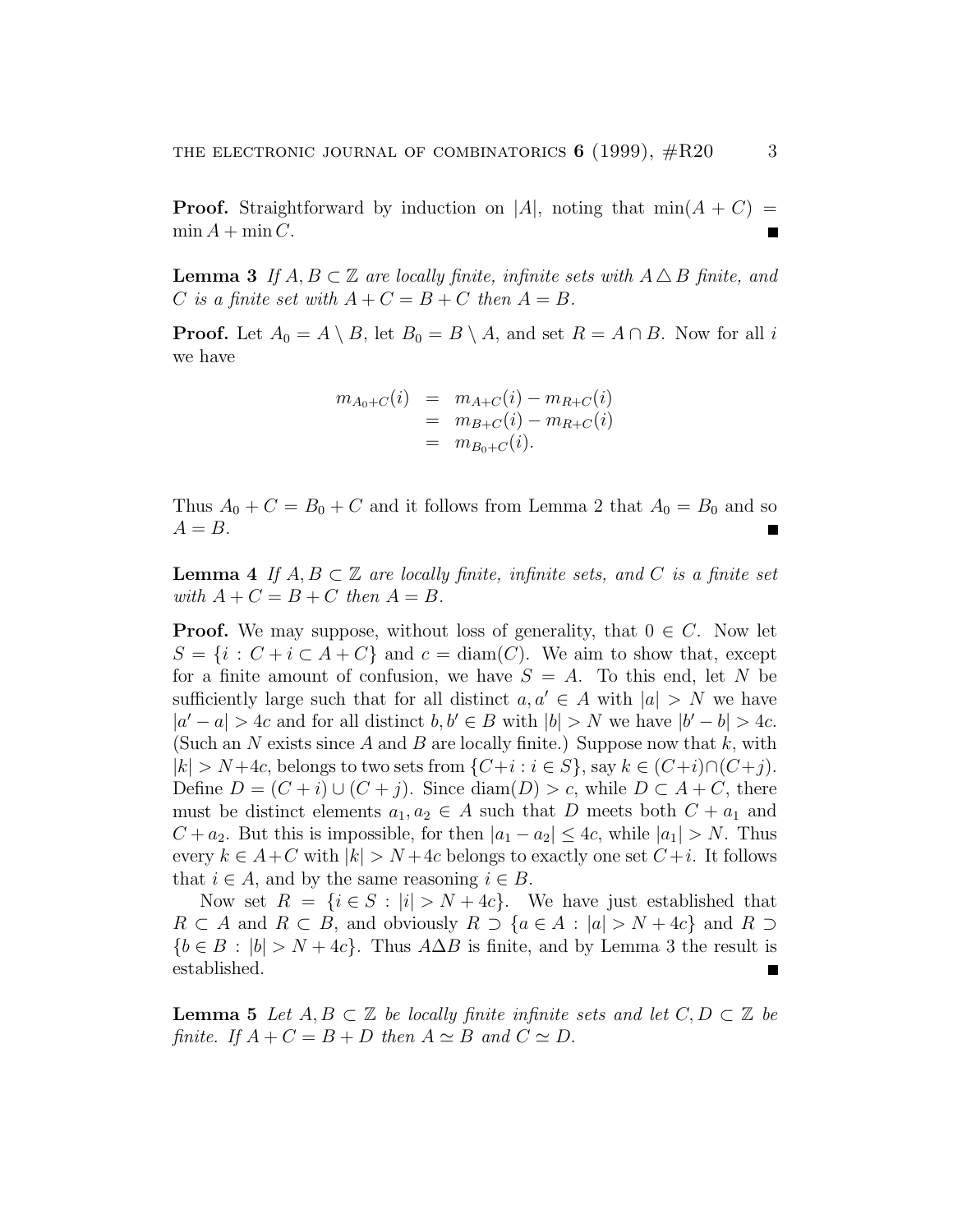**Proof.** We may clearly assume that  $\min C = \min D = 0$ . Under this hypothesis we will prove that  $A = B$  and  $C = D$ .

We will show that  $C$  (and equally  $D$ ) is the largest set such that infinitely many translates of C are contained in  $A + C = B + D$ . Suppose then that  $A+C$  contains infinitely many translates of some set E and that no translate of E is a subset of C. Let  $E_1, E_2, \ldots$  be translates of E, where  $E_i \subset A + C$ and  $|\min E_i| \to \infty$  as  $i \to \infty$ . Since E is contained in no translate of C, every  $E_i$  must meet at least two translates of C, say  $C_{a_i}$  and  $C_{b_i}$ , where  $a_i$ and  $b_i$  are distinct elements of A. Thus there are distinct  $a_i, b_i \in A$  with

$$
|a_i - b_i| \le 2 \operatorname{diam}(C) + \operatorname{diam}(E)
$$

and  $|a_i| \rightarrow \infty$ ; since there are only finitely many possibilities for  $a_i - b_i$  and infinitely many  $a_i$ , some distance must occur infinitely many times, which contradicts the assumption that A is locally finite.

We conclude that  $C$  is the largest set (uniquely defined up to translation) that has infinitely many translates as subsets of  $A+C$ . Hence we have  $C \simeq D$ and so  $C \equiv D$ , since min  $C = \min D$ . Thus  $A + C = B + D = B + C$ , and by Lemma 4,  $A = B$ .

**Proof.** [of Theorem 1] If A is finite then it is easily reconstructed from its 3-deck, as noted above. Thus we may assume that A is infinite.

Let k be a difference that occurs in A (i.e. there are  $a_1, a_2 \in A$  with  $a_1 - a_2 = k$ . We shall show that A can be reconstructed from its 3-deck; moreover, it can be reconstructed from its 3-deck restricted to multisets of the form  $\{0, k, \alpha\}$ . Indeed, let B be another set with the same 3-deck. Define

$$
X_A = \{a \in A \,:\, a + k \in A\}
$$

and

$$
X_B = \{b \in B : b + k \in B\}.
$$

Then, translating if necessary, we may assume that  $\min X_A = \min X_B$ . We claim now that  $A = B$ .

In order to prove our result it is enough to show that  $-A+X_A = -B+X_B$ , for then the result follows immediately from Lemma 5: since  $-A = -B$  we also have  $A = B$ .

Now for  $i \in \mathbb{Z}$ , the multiplicity of i in  $-A + X_A$  is

$$
|\{j : j \in X_A, i - j \in -A\}| = |\{j : j \in X_A, j - i \in A\}|
$$
  
=  $|\{j : j, j + k, j - i \in A\}|.$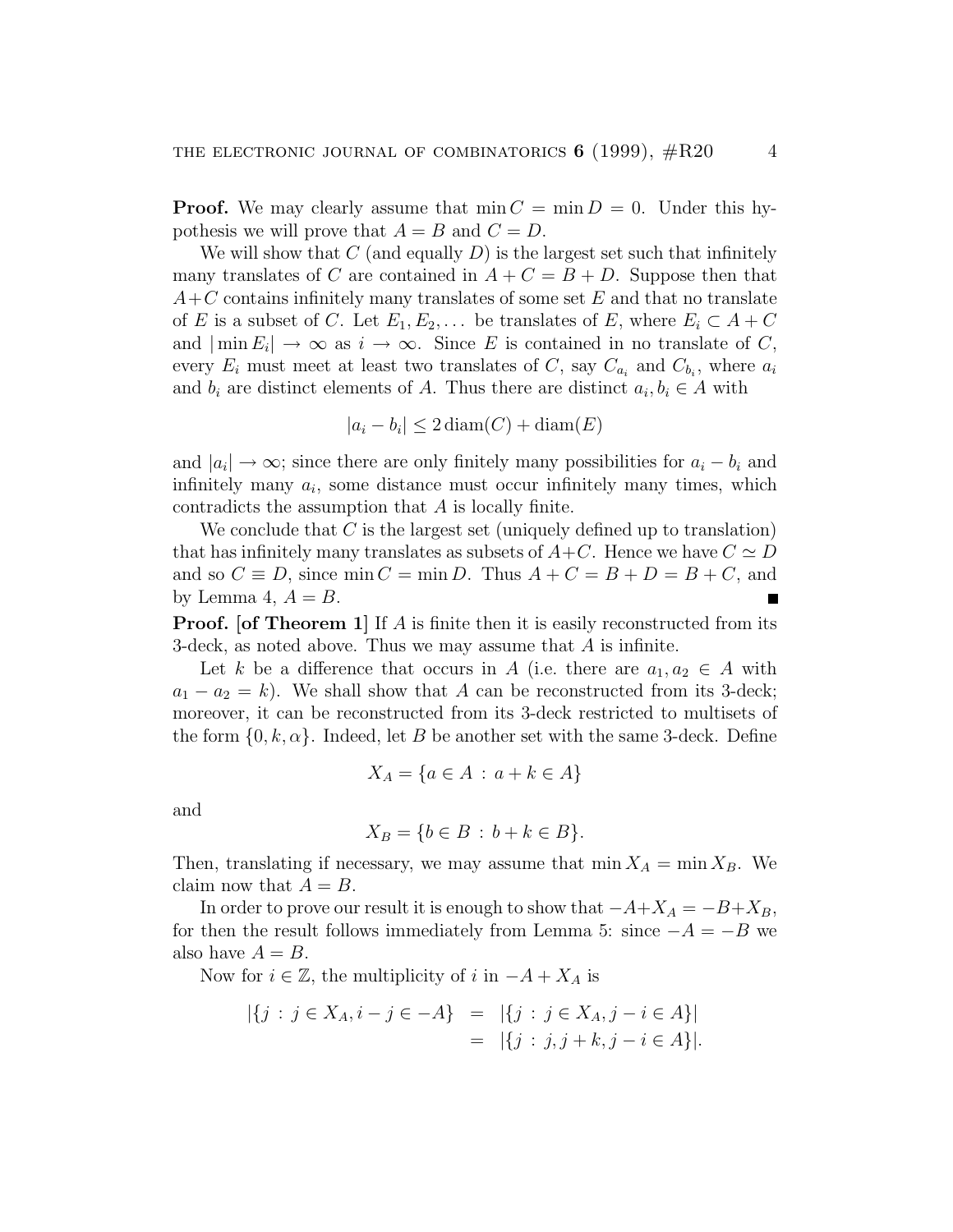If  $i \neq 0, -k$ , then this is the multiplicity of  $\{0, i, i + k\}$  in the 3-deck of A; if  $i = 0$  or  $i = -k$  then this is  $|X_A|$ , the multiplicity of  $\{0, k\}$  in the 2-deck of A. Clearly, similar calculations hold for B, so  $-A+X_A = -B+X_B$ .

**Theorem 6** Lemmas 2, 3, 4, and 5 hold in  $\mathbb{Z}^n$  for all positive integers n. Moreover if  $A, B \subset \mathbb{Z}^n$  have the same 3-deck then  $A \simeq B$ .

**Proof.** The proofs are almost identical to those for the corresponding results about  $\mathbb{Z}$ . We use the norm  $|a| = ||a||_2$ , and order  $\mathbb{Z}^n$  lexicographically, so  $a \leq b$  if the first nonzero coordinate of  $b - a$  is positive. The assumptions  $\min C = \min D$  in the proof of Lemma 2 and  $\min X_A = \min X_B$  in the proof of Theorem 1 then make sense. Moreover, the claim in the proof of Lemma 4 that  $\text{diam}(D) > \text{diam}(C)$  is easily seen to hold in  $\mathbb{Z}^n$  also: suppose  $D = (C+i) \cup (C+j)$  and  $x, y \in C$  satisfy  $|x-y| = \text{diam}(C)$ . Let  $v = i-j \neq 0$ . Now  $|(x+i)-(y+j)|=|(x-y)+v|$  and  $|(x+j)-(y+i)|=|(x-y)-v|$ and one of these two norms is strictly greater than  $|x - y| = \text{diam}(C)$  (by the strict convexity of the norm we have chosen).

**Theorem 7** Let  $A, B \subset \mathbb{Q}$  be locally finite and have the same 3-deck, then  $A \simeq B$ .

**Proof.** Suppose A and B are locally finite subsets of  $\mathbb Q$  with the same 3deck. Let k be some distance that occurs in A, and again define  $X_A =$  ${a \in A : a + k \in A}$  and  $X_B = {b \in B : b + k \in B}$  as in the proof of Theorem 1. We may assume min  $X_A = \min X_B = 0$ . Now suppose *n* is an integer such that  $1/n$  divides k and all differences in  $X_A$  and  $X_B$ . That is,  $nk \in \mathbb{Z}$ and for all  $q, r \in X_A \cup X_B$  we have  $n(q - r) \in \mathbb{Z}$ . In particular  $nq \in \mathbb{Z}$  for all  $q \in X_A \cup X_B$ . We will show that for all i we have

$$
A\cap \frac{1}{in}\mathbb{Z}=B\cap \frac{1}{in}\mathbb{Z}
$$

Since  $\mathbb{Q} = \bigcup_{i \geq 1}$  $\frac{1}{in}\mathbb{Z}$  the result will then be proved.

As in the proof of Theorem 1, it is enough to show that the 3-decks of  $A \cap \frac{1}{in} \mathbb{Z}$  and  $B \cap \frac{1}{in} \mathbb{Z}$ , restricted to multisets of form  $\{0, k, \alpha\}$ , are equal. Now if  $a + \{0, k, \alpha\} \subset A$  then  $a \in X_A$ , and so

$$
a + \{0, k, \alpha\} \subset A \cap \frac{1}{in} \mathbb{Z} \qquad \Longleftrightarrow \qquad a + \alpha \in \frac{1}{in} \mathbb{Z}
$$

$$
\Longleftrightarrow \qquad \alpha \in \frac{1}{in} \mathbb{Z}.
$$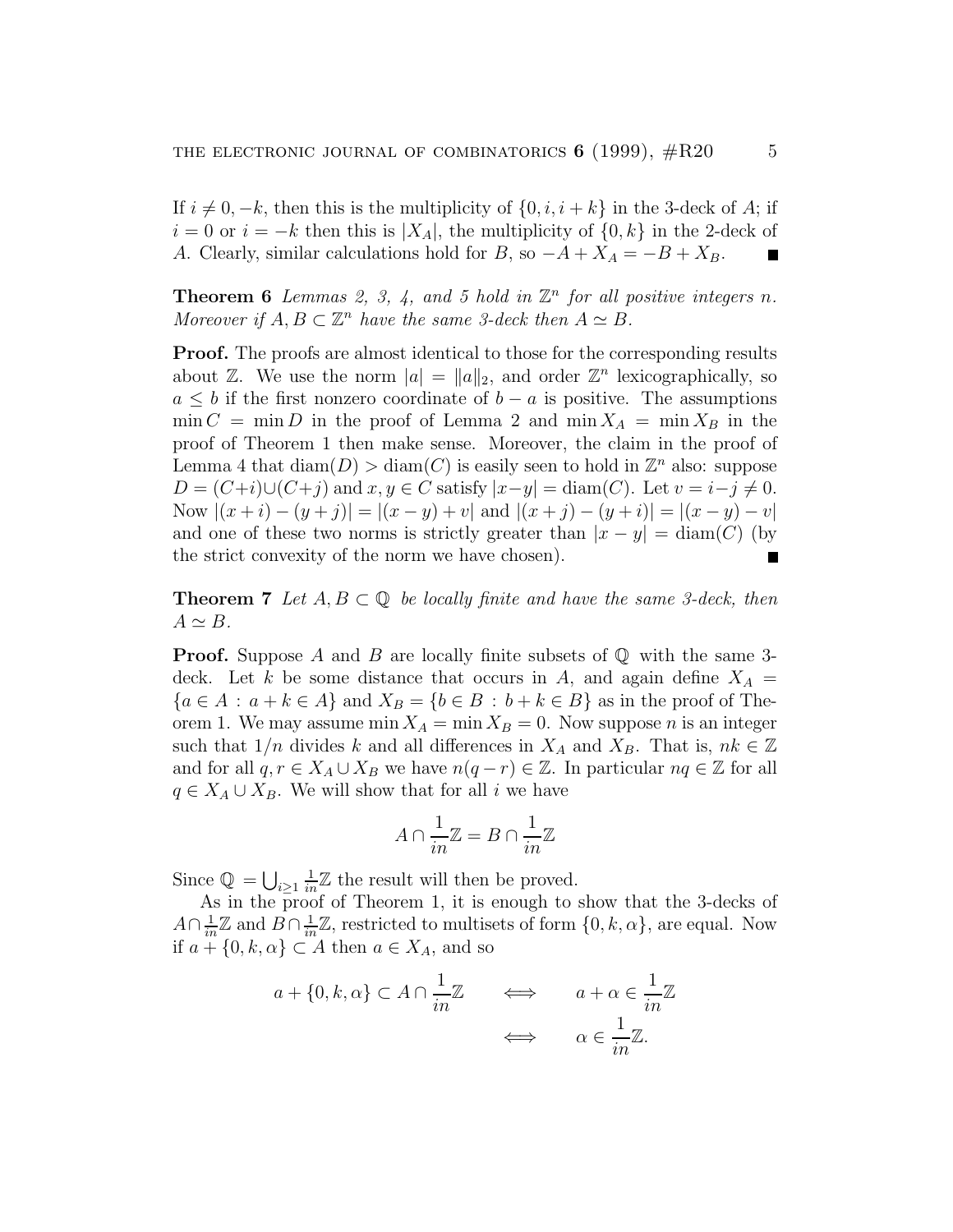Thus the relevant parts of the 3-decks of  $A \cap \frac{1}{in} \mathbb{Z}$  and  $B \cap \frac{1}{in} \mathbb{Z}$  are equal, and hence  $A \cap \frac{1}{in} \mathbb{Z} = B \cap \frac{1}{in} \mathbb{Z}$ .

**Theorem 8** Let  $A \subset \mathbb{Q}^n$  be locally finite. Then A is reconstructible from its 3-deck.

**Proof.** Similar to the proof of Theorem 7, with modifications as indicated in the proof of Theorem 6.

**Theorem 9** Let  $A \subset \mathbb{R}$  be locally finite. Then A is reconstructible from its 3-deck.

**Proof.** Let  $\{q : q \in I\}$  be a Hamel basis for  $\mathbb{R}$  over  $\mathbb{Q}$ , where the set I is well-ordered by  $\prec$ . This induces a total ordering on  $\mathbb R$  by defining  $x < y$  iff  $y - x = \sum_{i=1}^{n} a_i q_i$  with  $q_1 \prec q_2 \prec \cdots \prec q_n$  and  $a_1 > 0$ . Given a subset  $S \subset R$ we write  $\langle S \rangle$  for the collection of finite Q-linear combinations of elements of S.

Now suppose that  $A, B \subset \mathbb{R}$  are locally finite, and that the 3-decks of A and B are the same. Let r be a distance that occurs in A and let  $X_A =$  ${a \in A : a + r \in A}, \text{ and } X_B = {b \in B : b + r \in B}.$  We may assume that  $\min X_A = \min X_B = 0$ . Let  $I_0 \subset I$  be a finite subset of I such that  $x-y \in \langle I_0 \rangle$ for all  $x, y \in X_A \cup X_B$ , and also  $r \in \langle I_0 \rangle$ . Such a subset exists, since  $X_A \cup X_B$ is finite and every element of  $\mathbb R$  can be written as a  $\mathbb Q$ -linear combination of a finite set of elements from I.

We will show that for finite subsets J with  $I_0 \subset J \subset I$ , the sets  $A \cap \langle J \rangle$ and  $B \cap \langle J \rangle$  are equal, from which it easily follows that  $A = B$ . Consider then such a J. If  $a + \{0, r, \alpha\} \subset A$  then  $a \in X_A$  and

$$
a + \{0, r, \alpha\} \subset A \cap \langle J \rangle \qquad \Longleftrightarrow \qquad a + \alpha \in \langle J \rangle
$$
  

$$
\iff \qquad \alpha \in \langle J \rangle.
$$

Since  $\langle J \rangle$  is isomorphic to  $\mathbb{Q}^N$ , for some N, and, by the argument above, the 3-decks of  $A \cap \langle J \rangle$  and  $B \cap \langle J \rangle$  restricted to multisets of form  $\{0, r, \alpha\}$ are the same, it follows from Theorem 8 that  $A \cap \langle J \rangle = B \cap \langle J \rangle$ . Since  $\bigcup_{J\supset I_0} \langle J \rangle = \mathbb{R}$ , we have that  $A = B$ .

It would be interesting to have a measure-theoretic version of this result. Let S be a Lebesgue-measurable set of reals, and for every finite set  $X$ , define  $S(X) = \lambda(x : X + x \subset S)$ . Call S locally finite if  $S(X)$  is finite whenever  $|X| > 1$ . We regard sets X, Y as equivalent if  $\lambda(X \bigtriangleup (Y + t)) = 0$  for some